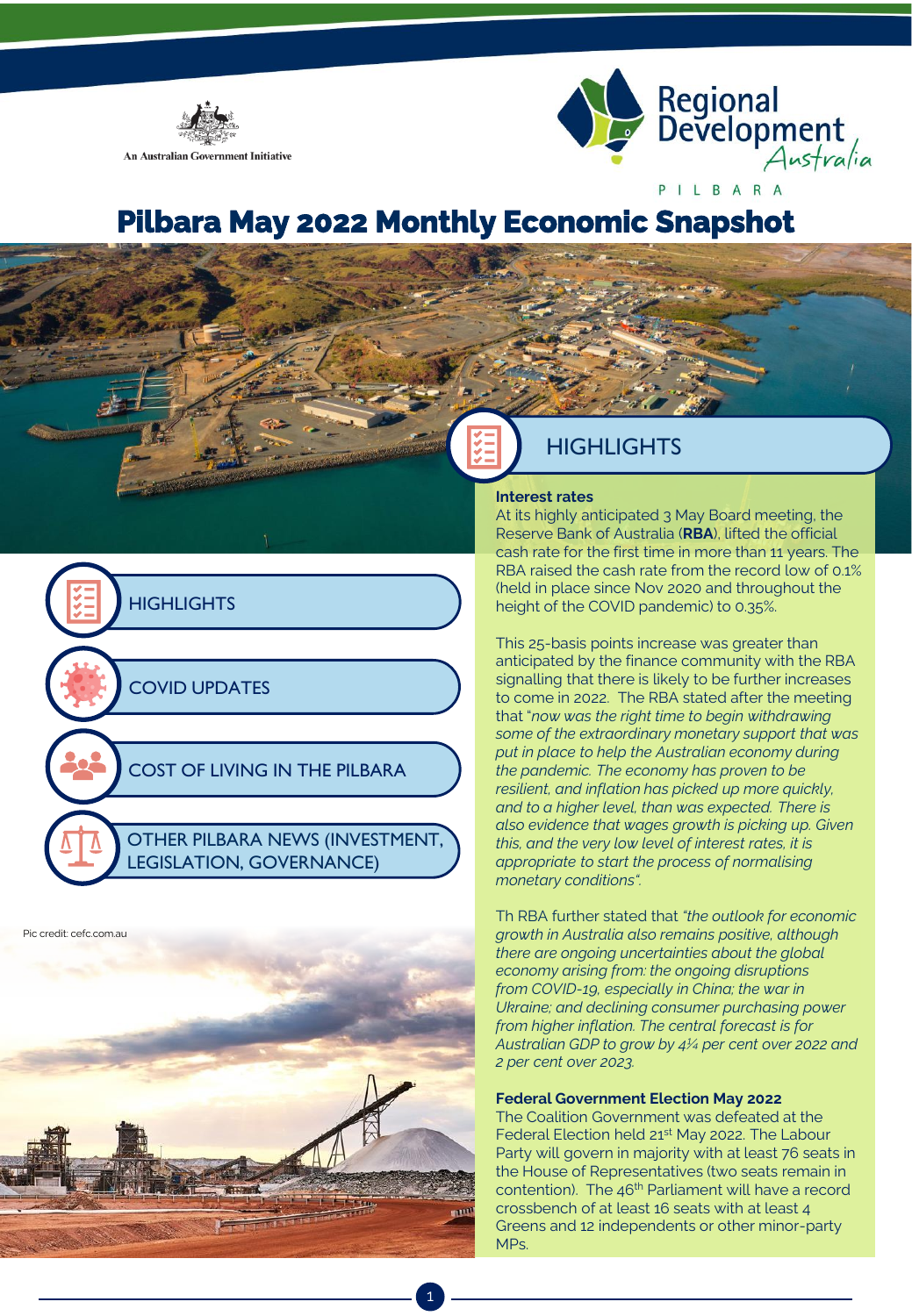

**An Australian Government Initiative** 





# COVID UPDATES

The World Health Assembly ran from the  $22<sup>nd</sup>$  to the  $31<sup>st</sup>$  of May 2022 where the head of the WHO, Tedros Adhanom Gebreyesus delivered the message "*that while Covid-19 cases and deaths have declined significantly, it is not a time to lower our guard*".

The current scientific theory is that countries of the world must work together to reach 70% of vaccination coverage to end the pandemic.

#### **The World**

As of 20<sup>th</sup> May 2022, there are over 521 million confirmed cases of Covid globally. There have also been 6.2 million deaths reported to the WHO while 12.1billion vaccine doses have been administered.

The number of cases in many South American countries, North African countries, Australia and the United States is increasing while the remainder of the world is seeing a downwards trend in a number of new cases. The decreased cases may be attributed to plummeting testing rates across the world. Despite the overall decreasing new case trend, there are currently rising deaths in Africa. Africa is the continent with the lowest vaccination coverage.

### **Western Australia**

There has been a rise in Covid-19 cases in May as the first major flu season in three years begins. At the beginning of May Australian Medical Association (AMA) president, Omar Khorshid said Western Australia's health system would not be able to cope with a rapidly approaching 25,000-cases-a-day figure. As of May  $24<sup>th</sup>$  more than 3,500 health staff were absent due to COVID, compounding problems in WA'a stressed health system.

The WA Premier has stated that masks and restrictions are unlikely to return ahead of the WA winter season.

Daily cumulative COVID-19 Cases in the past 28 Days in Australia



Number of Daily New Confirmed COVID-19 cases



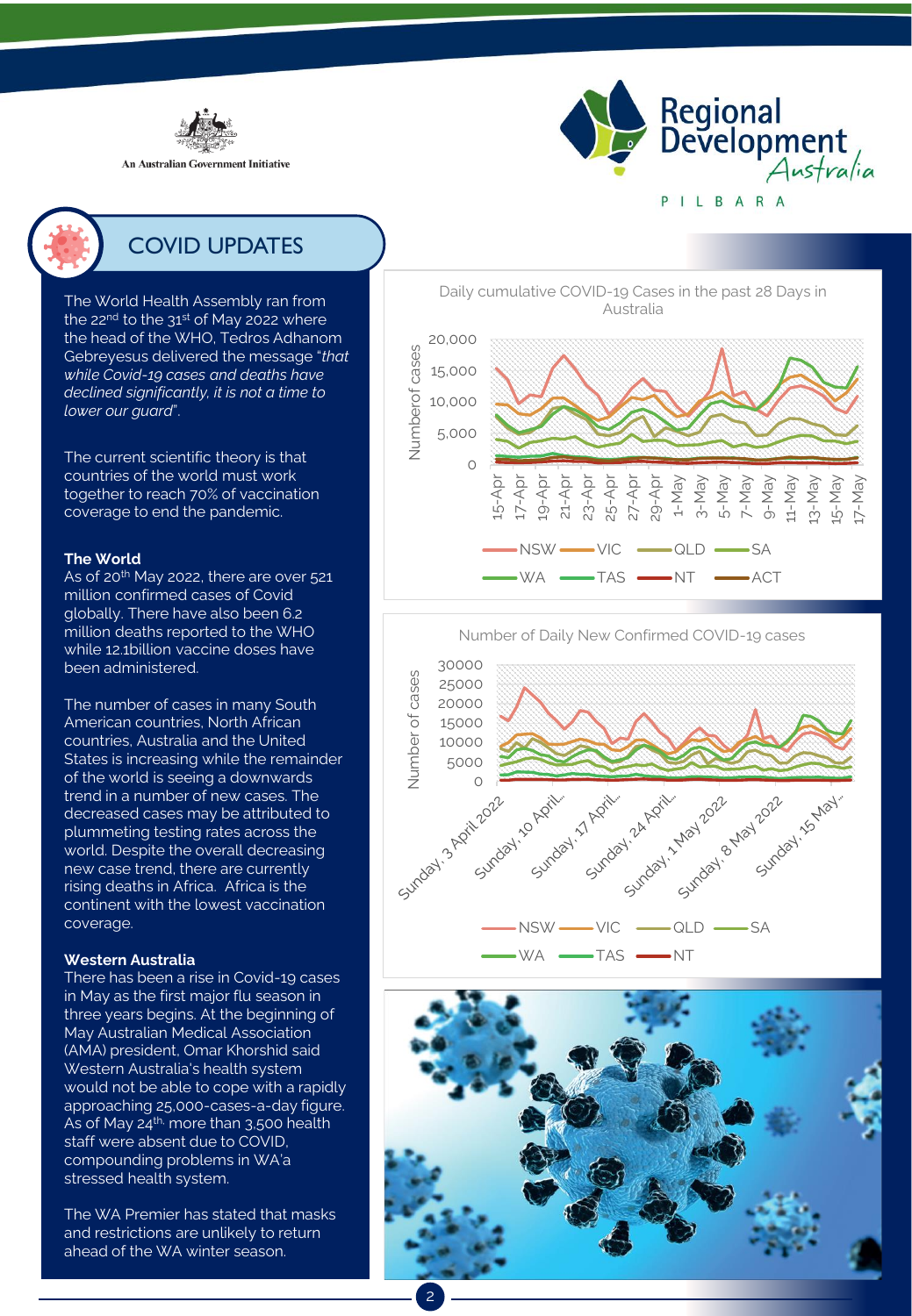



# COST OF LIVING IN THE PILBARA

### **Job Availabilities**

The mining and resources sector remains the largest employer in the Pilbara region. Seek data shows that the amount of job vacancies has begun increasing following a dip at the end of March. Throughout the Pilbara signs are appearing in shop windows advertising job vacancies and the need for staff. Employees are resorting to advertising on sites such as 'Gumtree' to try and recruit staff.



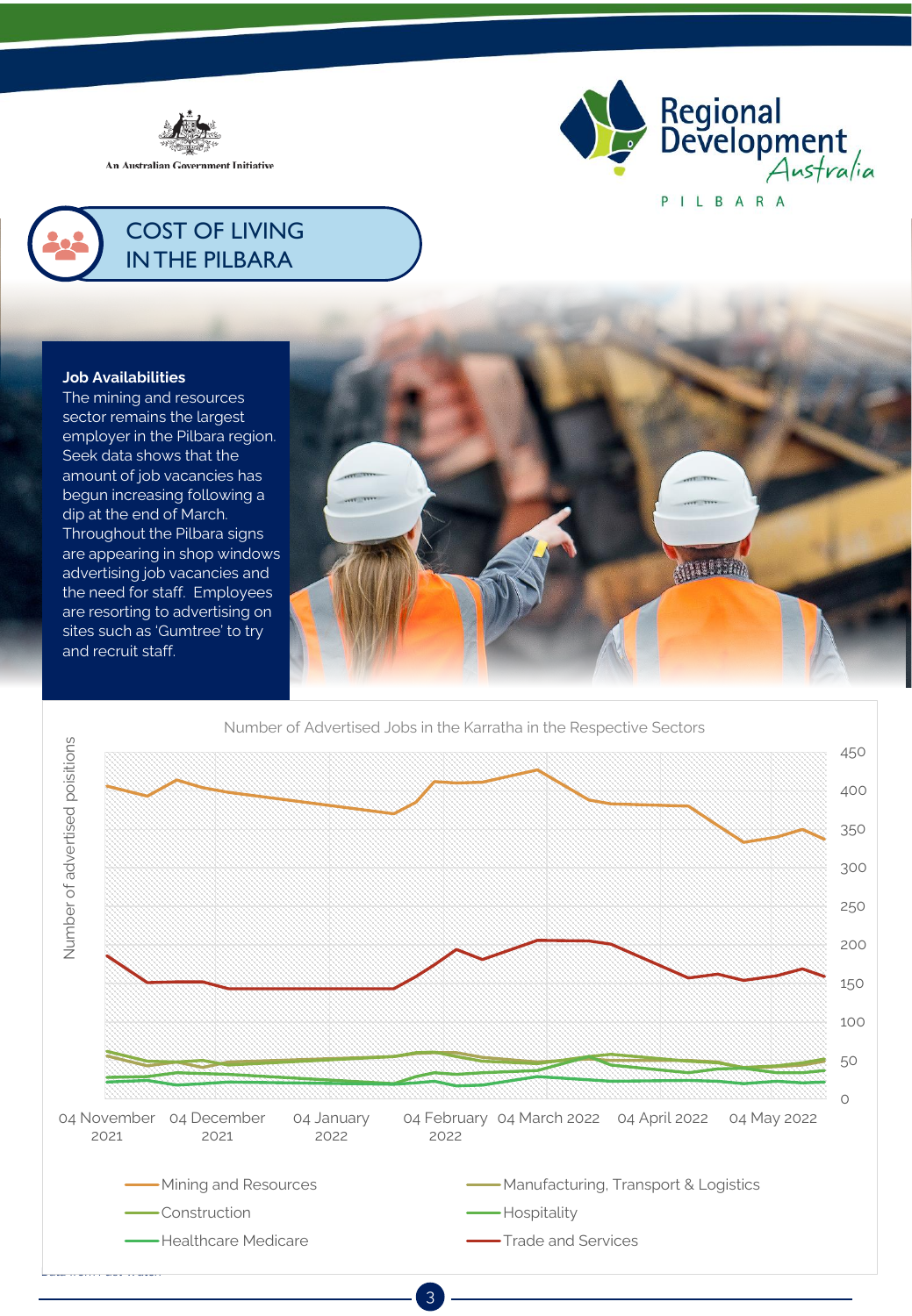

An Australian Government Initiative





### **Job Availabilities Cont.**

The Resource Sector Workforce Report (RSWR) has found that the WA resources sector skill shortage is expected to continue rising until 2023, where the shortage could reach 33,000 people by the September Quarter.

Key factors contributing to the skilled shortage includes competition with the Eastern States for skilled workers and decreased international migration and interstate relocation following the uncertainty and hard border closures WA experienced in 2020 and 2021 due to the Covid-19 restrictions.



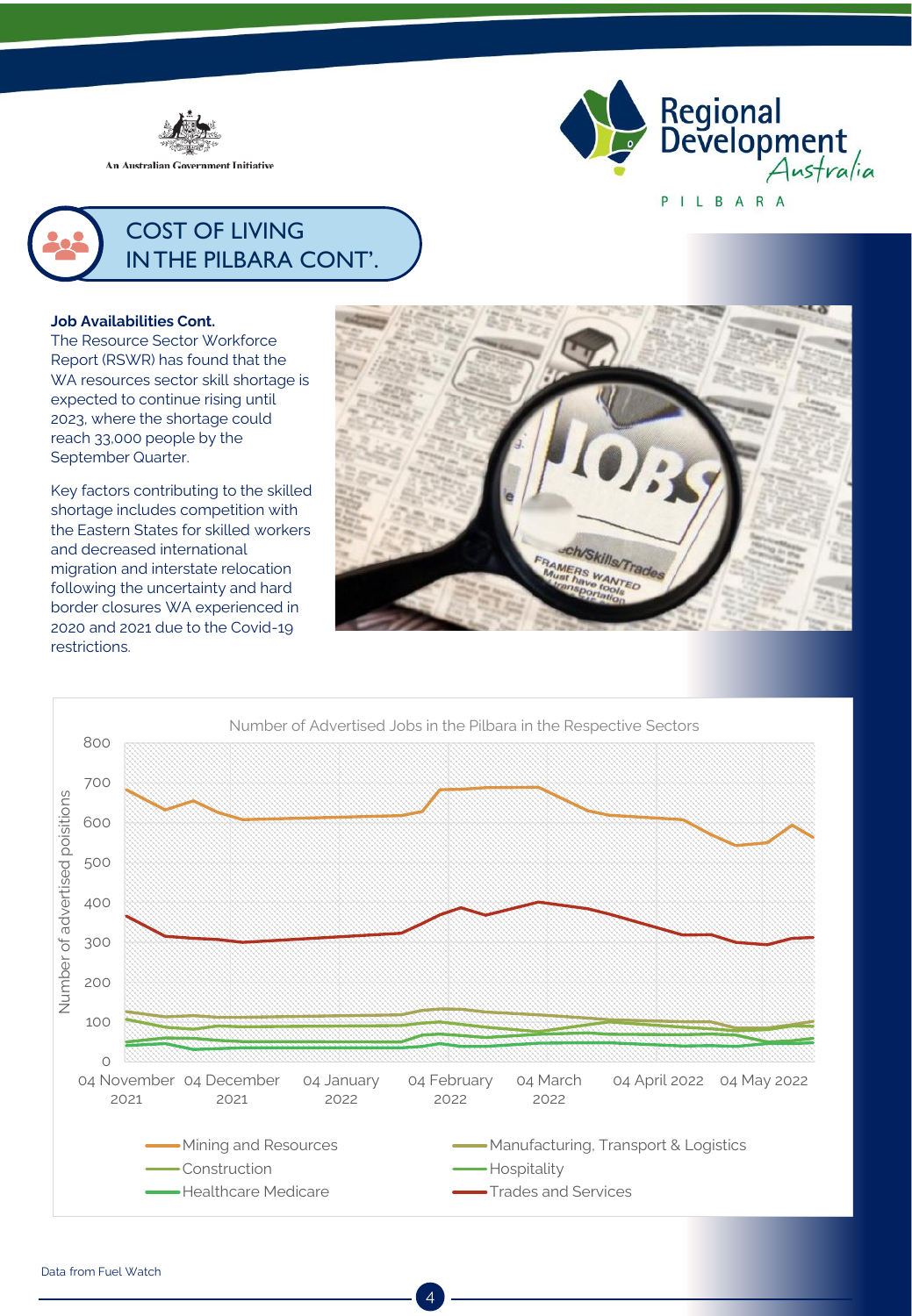

# COST OF LIVING IN THE PILBARA CONT.

#### **Fuel Price Trends**

Governments locally and globally have been working to reduce the cost of fuel prices following the Covid-19 border reopening increases and the hydrocarbon instability generated from the Ukraine-Russia conflict.



Notwithstanding the Federal Government cut to the fuel excise and the current May Covid-19 lockdowns in China which have decreased demands for fuel, as of May 10<sup>th</sup>, fuel prices have risen for the 3rd week in a row.

These rising fuel prices are attributed to the underlying rising crude oil cost since the beginning of 2022 and that the Group of Seven nations ban on Russian hydrocarbons further cutting down oil availability.

Average Price of Diesel from May 2021 until May 2022 250 Price (cents per liter) Price (cents per liter) 200 150 100 50  $\circ$ May-21 Jun-21 Jul-21 Sep-21 Dec-21 Jan-22 Feb-22 Mar-22 Apr-22 Aug-21 Oct-21 Nov-21 May-22 Perth -Pilbara